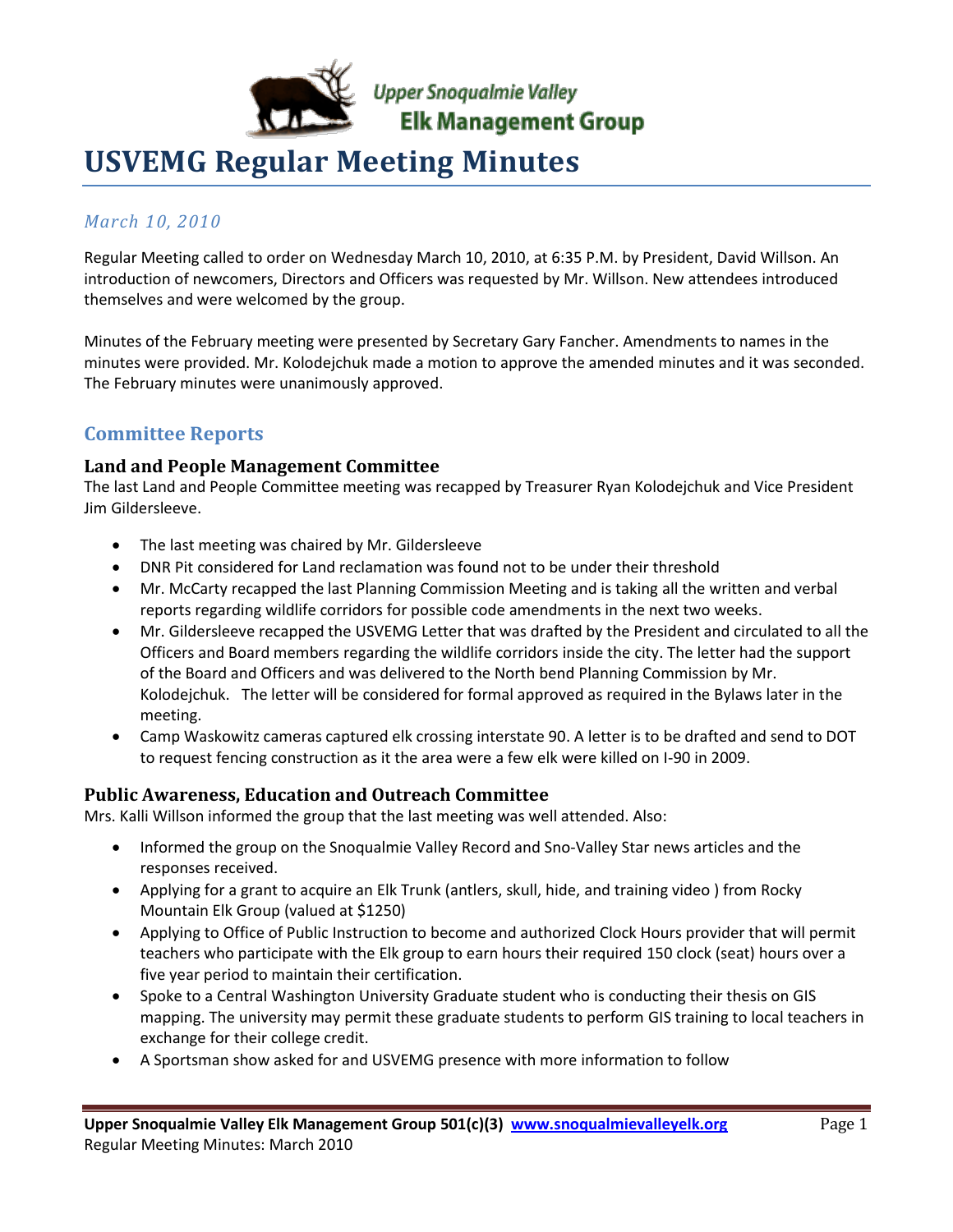

#### **Elk Research and Management Committee**

Mr. Harold Erland provided a slide presentation on areas that he visited for possible elk habitat improvement.

- The first elk was collared in 12 min 12 seconds in the first clover trap
- The capture was supervised by a veterinarian and relayed that it was performed very well
- Clover Trap #2 construction is underway and should be deployed within two weeks
- The capture details and video will be discussed at the next Committee meeting next Thursday
- César Carrion who works with the DNR and is co-heading with Tom Kemp the CCC Flats Site project provided an update on the site. He and Tom Kemp went last Friday to evaluate the condition of roads and size of vegetation. He added that some of the trees were more mature than expected and may be two or three layers of trees that must be cleared. Overall there is more vegetation than first thought.
- Roads will be beneficial to the state once cleared and contacted the state for specific guidelines on clearing distances that we are to follow
- A tour of the site will be conducted Friday evening March 12 and Saturday March 13<sup>th</sup>.Meet at the Mt Si trailhead parking lot at 9:00 am.
- Tom Kemp added that Secretary Gary Fancher was provided all of the signed waivers, safety forms and equipment use forms that were collected thus far from the Telemetry efforts

#### **Fundraising Committee**

Vice President Jim Gildersleeve provided the group an update on all of the various grant activity.

- Mr. Gildersleeve provided the Officers a list of the various grant applied for and the current status.
- A total of approximately \$120,000 in requests are still pending.
- Tim McBride provided Mr. Gildersleeve information on a Sustainable Forest Grant request that was made as a partnership between the Hancock Tiber Resource Group and USVEMG. The \$70,000 request is intended for purchasing certified weed free seed and purchasing ten GPS collars for elk tracking. A decision is expected April 1.
- His next request is for King County parks that he expected to have completed in a month.

#### **Audit Committee Report**

Mr. McBride provided the audit report that was conducted over last year's accounting records. A set of recommendations was provided to the President. It included acquiring tools including a receipt book or accounting software, record protection. Everything was found to be properly accounted for and all funds were also accounted for.

Recess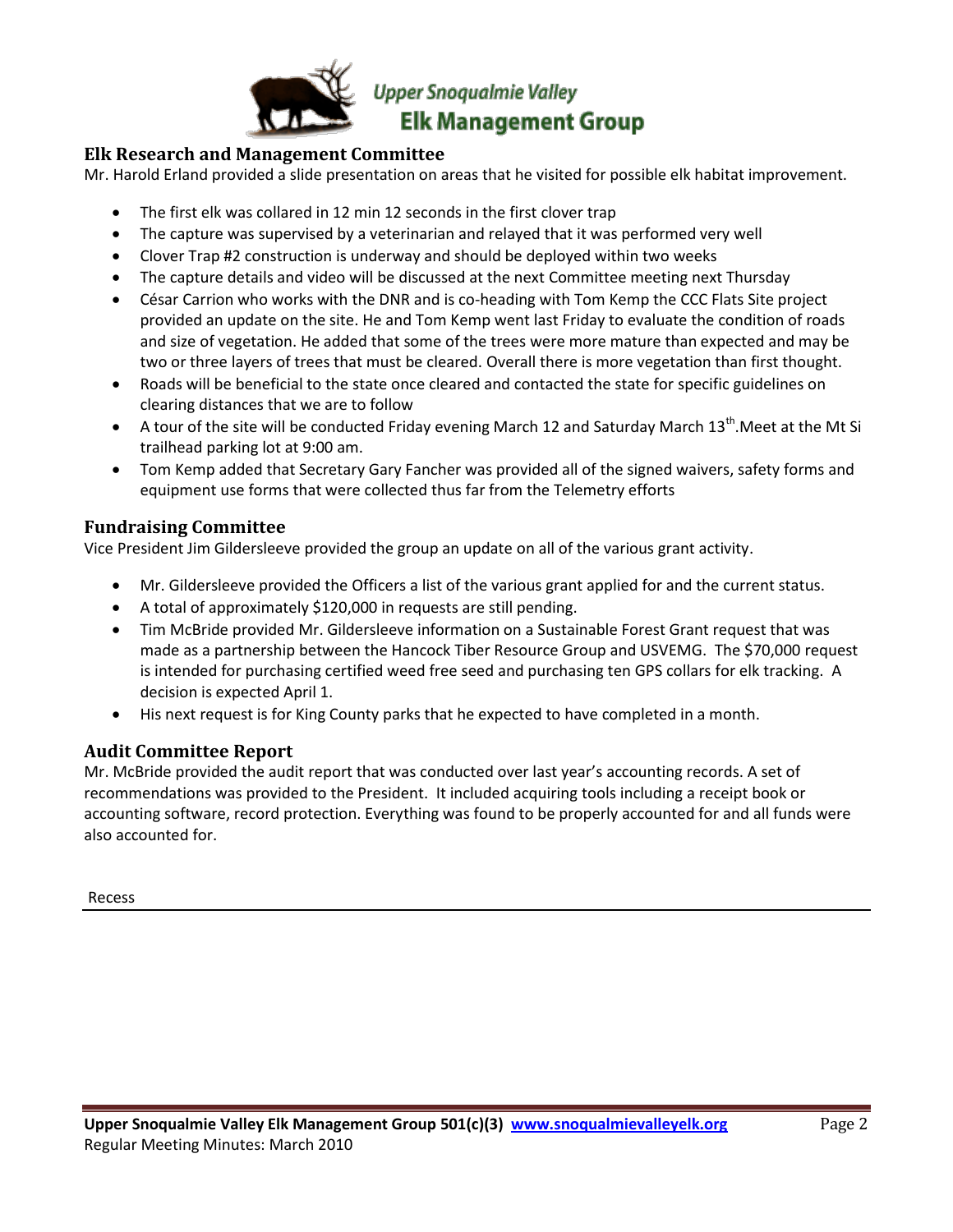

| <b>Board Role Call</b> |                                   |          |                                              |
|------------------------|-----------------------------------|----------|----------------------------------------------|
| Attended               | Name                              | Attended | Name                                         |
|                        | President David Willson           | N        | Wildlife Advocate: Maura Callahan            |
|                        | Vice President Jim Gildersleeve   | N        | Citizen at large: Dianna Phillips            |
|                        | Secretary Gary Fancher            | N        | Agricultural land owners: Scott Stringfellow |
|                        | Treasurer Ryan Kolodejchuk        | N        | Agricultural land owners: Nels Melgaard      |
|                        | Hunters: Joe Merclich             | N        | <b>Hunters: Mark Belaire</b>                 |
|                        | Commercial, non-agricultural land | N        | Commercial, non-agricultural land owners:    |
|                        | owners: Harold Erland             |          | Matt Campbell                                |
|                        | Timber land owners: Tim McBride   |          | Small Property Owner: Don Hacherl            |
|                        | Meadowbrook Farm Preservation     | N        | <b>Small Property Owner: Pat Young</b>       |
|                        | <b>Association: Sam Metzler</b>   |          |                                              |
|                        | Citizen at large: Phil Cassidy    | N        | Citizen at large: Reed Simms                 |

#### 1) **Treasurers Report**

Ryan provided that the balance in the account is \$6771.22. We had 3 new members join since last meeting. There are a total of 49 USVEMG members.

Mr. Metzler made a motion to approve the report and was seconded. The motion was unanimously approved.

#### 2) **Letter to City of North Bend**

The USVEMG drafted and submitted a letter to the City of North Bend Planning Commission to use the King County Wildlife Corridors as the minimum until scientific data could be provided that would support anything smaller.

Mr. Erland made motion that we approved the letter as drafted and was seconded. The motion was unanimously approved.

#### 3) **Non-Owned Auto Endorsement**

Mr. Gildersleeve informed the group that the non-owned auto endorsement premium provided in the last (February) meetings was not \$15 but \$115.

Mr. McBride made a motion to authorize \$115 for an insurance payment for the non-owned auto endorsement and it was seconded. After discussion, the motion was unanimously approved.

#### 4) **Bookkeeping Materials**

A report was provided to the group from Mr. McBride. He outlined the need for a record keeping system and fire safe storage method. Mr. Kolodejchuk offered the use of his home fireproof equipment and then asked the Secretary to assist in purchasing record keeping materials while stating that the group can consider software options.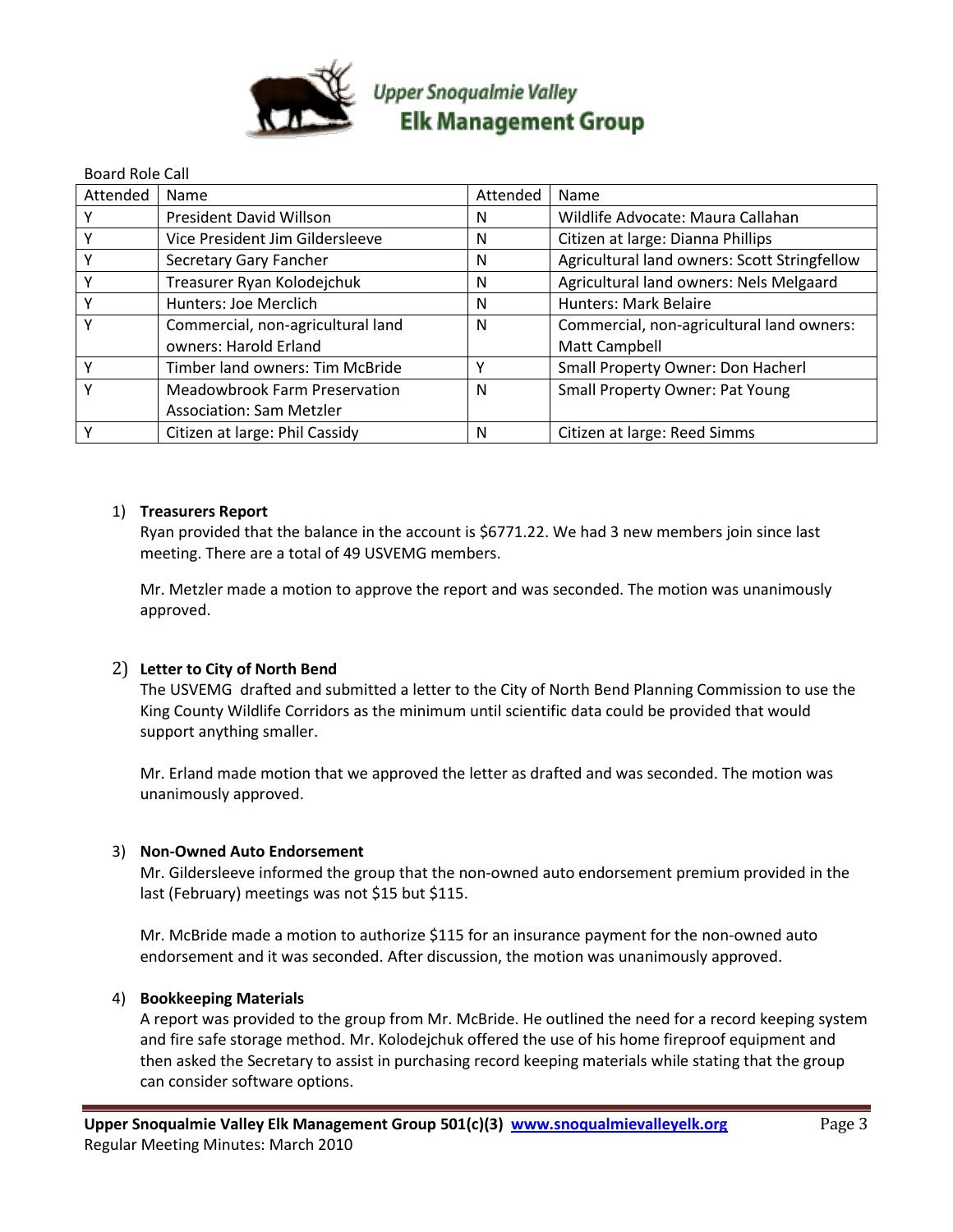

Mr. McBride offered that seeking a bookkeeper to assist in record keeping and accounting plus help ensure continuity of our financial records between various USVEMG Treasurers be considered.

Mr. Gildersleve volunteered to research some software options that would help ensure easy accounting.

#### 5) **Current Year and Long Term Budget**

The president asked for a volunteer to Chair a Budget meeting on April 5<sup>th</sup>. This would resume the February  $11<sup>th</sup>$ . The budget will be circulated and considered at the next general meeting.

Gary Fancher volunteered to chair the meeting at 7 PM on April 5<sup>th</sup> and will have the location posted to the website once confirmed.

6) **Habitat Improvement surrounding Meadowbrook Farm and Mt Si Golf Course** This item was tabled because the speaker was not present.

#### 7) **CCC Flat project Team**

Mr. Willson introduced the CCC Flats project and the two people that volunteered to lead the project. This team would present the status at future meetings as a separate report.

Mr. Kolodejchuk made a motion that Tom Kemp and César Carrion be appointed as Volunteer Co-Chairs of the CCC flats project and was seconded . After discussion, the motion was unanimously approved.

#### **New Business**

#### 8) **Collaring Expenses**

Mr. Erland informed the group that two GPS collars have been sent for refurbishing at a cost of \$1250 for the City of North Bend. The collars would be on for one year and then drop off. His plan is to collar one with a GPS and another with a VHF in the same location. He currently has five (5) VHF collars and two (2) GPS collars. These expenses were previously approved. A discussion detailed the total in expected expenses and they would be provided to the Treasurer.

The group also outlined that individuals should not be using their own credit cards for purchasing USVEMG equipment. The group should either bill the group or acquire a Business Debit Card. The Officers are to make the final decision.